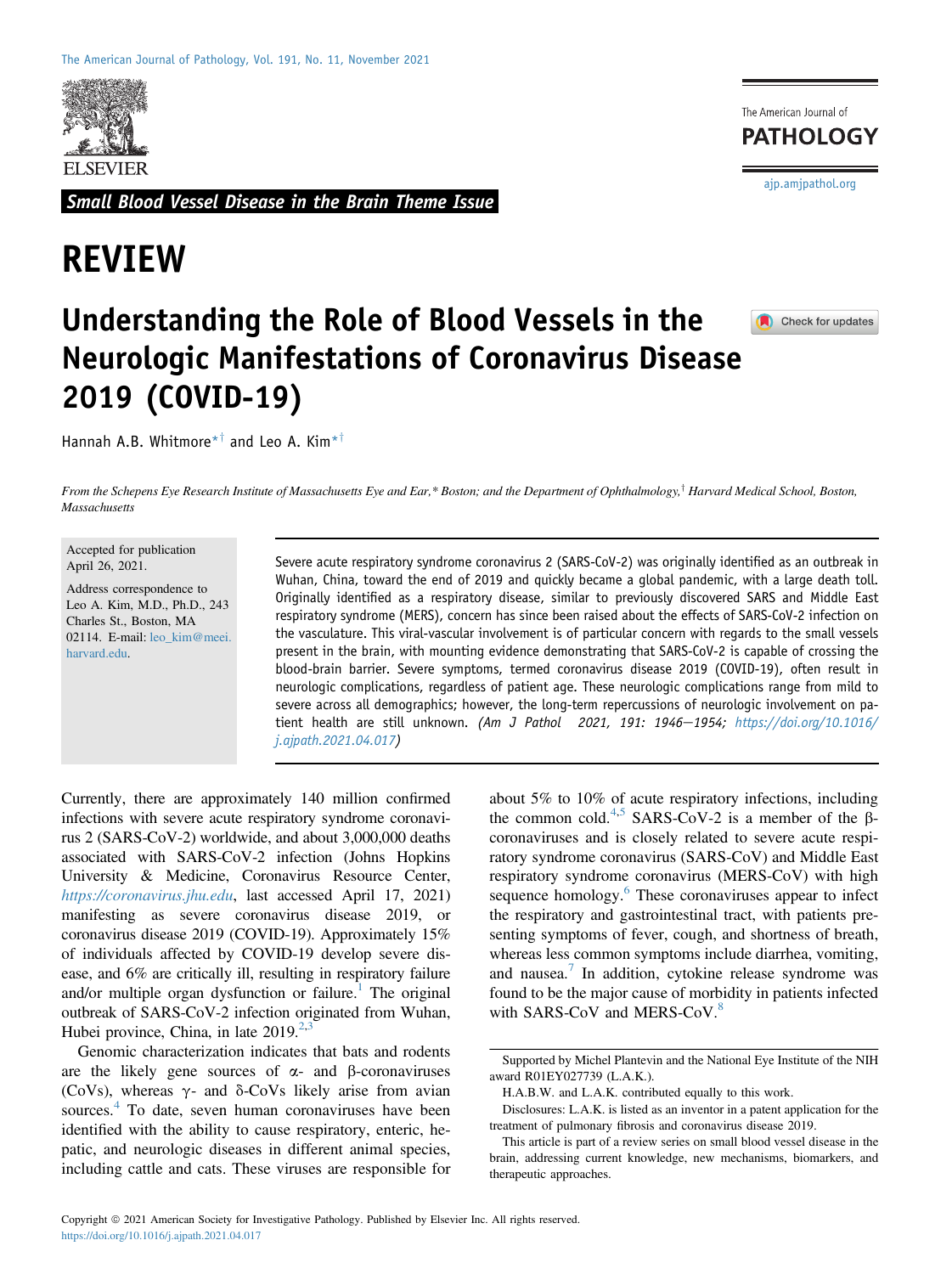Aside from the respiratory system, with acute respiratory distress syndrome affecting roughly one-third of COVID-19 hospitalized patients, COVID-1[9](#page-6-8) appears to also involve multiple organ systems with pathologic manifestations, including the heart, kidney, and brain.<sup>[10](#page-6-9)–[14](#page-6-9)</sup> Because of the multiorgan involvement of COVID-19, it has been hypothesized that COVID-19 is a vascular disease that pri-marily affects endothelial cells.<sup>[15,](#page-6-10)[16](#page-6-11)</sup> These organs, and their associated blood vessels, may be affected by direct viral tissue injury and localized disordered cytokine release.<sup>[17](#page-6-12)</sup> This direct injury and release of inflammatory and apoptosis inducing mediators leads to localized microvascular inflammation, which triggers endothelial activation, leading to vasodilation and prothrombotic conditions, which cause increased patient mortality.<sup>[18](#page-6-13)</sup>

Viral infections of the brain are less common than those of other organs as they involve penetration of the blood-brain barrier (BBB). Several viruses, including polio and West Nile virus, are able to cause neurologic complications, but the reasons why they occur in  $\lt 1$  in 100 patients are not understood.<sup>[19](#page-6-14)</sup> The route of entry of the virus into the brain, such as in the blood supply, or by direct infection of vascular endothelial cells, plays a role in the number and type of neurologic symptoms presented by the patient.<sup>[19,](#page-6-14)[20](#page-6-15)</sup> Investigations into MERS-CoV indicated that viral particles enter the bloodstream and are able to infect endothelial cells. $^{21}$  $^{21}$  $^{21}$  In the case of SARS-CoV-2, viral-like particles have been seen in brain capillary endothelium and actively budding across endothelial cells. $^{22}$  $^{22}$  $^{22}$ 

Although the route of entry of the virus may still be unknown, recent publications have highlighted neurologic manifestations that have been observed in 42% of COVID-19 patients at disease onset, 63% during hospitalization, and 82% at some time during the course of the disease.  $2^{3,24}$  $2^{3,24}$  $2^{3,24}$  In addition, a significant link was seen between magnetic resonance imaging abnormalities and persistent neurologic deficits, which continued 3 months after disease onset in 55% of patients. $^{23}$  $^{23}$  $^{23}$ 

This review explores the role of the vasculature, specifically within the context of the neurologic manifestations of COVID-19. Herein, the neurologic manifestations reported with SARS-CoV-2 infection are reviewed. The evidence that suggests blood vessels are involved in SARS-CoV-2 infection is surveyed. Finally, the multiple pathologic processes (thromboembolic, inflammatory, and secondary processes) within blood vessels that may contribute to the neurologic manifestations of COVID-19 infection are considered.

## Composition, Function, and Weaknesses of the Blood-Brain Barrier

The structure and mode of replication of coronaviruses are related, and the relatedness of human CoVs to the neurotropic animal coronaviruses is predictive of the ability of SARS-CoV-2 to invade the central nervous system (CNS), suggesting some tropism for neural tissue.<sup>[22,](#page-6-17)[25](#page-6-20)–[29](#page-6-20)</sup> SARS-

CoV-2 has a particularly strong affinity for the angiotensin-converting enzyme 2 (ACE2) receptor, which it attaches to via its spike protein.<sup>[17,](#page-6-12)[30](#page-6-21)</sup> The ACE2 receptor is ubiquitous across several organ systems, including the lungs, heart, and kidney, but the expression of ACE2 in the brain is significantly lower than that of other organs.  $30,31$  $30,31$ However, in an in vitro model of the human BBB, the function of the BBB is negatively affected by the SARS-CoV-2 spike protein, and brain endothelial cells showed a distinct proinflammatory response when exposed to the spike protein. $32$  Therefore, the virus must likely overcome the BBB, which plays a critical role in CNS homeostasis, and provides a fundamental level of protection from microorganisms and viruses. $33-35$  $33-35$  $33-35$ 

The BBB is composed of the endothelial cells that line blood vessels, as well as pericytes, astrocytes, neurons, and the extracellular matrix.<sup>35</sup> Specifically, the interaction between endothelial cells and pericytes within a common basal lamina via peg-and-socket junctions, as well as the direct encasing of retinal capillaries by astrocytic end feet and microglia, form the neurovascular unit.<sup>[35](#page-6-25)</sup> Furthermore, the endothelial cells in particular, within the CNS, form a tight barrier via continuous tight junctions, lack of fenestration, and low pinocytic activity, drastically limiting the transport of molecules between the vascular system and the CNS.<sup>34</sup>

Despite this barrier, the CNS can be reached by some viruses that can infect neurons and glial cells. $^{28}$  $^{28}$  $^{28}$  Although experimental evidence regarding SARS-CoV-2 neuroinvasiveness is still lacking, there is evidence obtained through post-mortem studies that indicate that the virus has reached the brain microvasculature, cerebrospinal fluid (CSF), as well as the neurons. $36$  This may in part be due to the fact that not all blood vessels within the CNS are composed of the cellular constituents of the neurovascular unit, and the integrity of the BBB varies throughout some portions of the CNS, such as the choroid plexus or the circumventricular organs, allowing for secretion of CSF and other neurosecretory functions. <sup>[20,](#page-6-15)[37](#page-7-0)</sup> Thus, there is heterogeneity within CNS regions with respect to the barrier function of the BBB. $^{38}$  $^{38}$  $^{38}$ 

Because of the similarities between coronaviruses, it is highly likely that SARS-CoV-2 is neuroinvasive and neurotropic, just like SARS-CoV.<sup>[28](#page-6-27)</sup> Neuronal retrograde dissemination as well as hematogenous dissemination are potential pathways for SARS-CoV-2 to enter the CNS. Neuronal retrograde dissemination uses a protein called dynein to move viruses along the axon in the retrograde direction, from synapse to soma.<sup>[39](#page-7-2)</sup> This is known to occur in viral infections, such as HIV, where it contributes to viral latency.<sup>[29](#page-6-29)</sup> The proposed route of retrograde viral transport originates at the nasal cavity, the site of the mild SARS-CoV-2 neurologic symptom anosmia, $40$  and ends at the brainstem, as follows: nasal cavity > olfactory nerve > olfactory bulb > piriform cortex > brainstem.<sup>[30](#page-6-21)[,41](#page-7-4)</sup> Another proposed route of infection involves endothelial cells and leukocyte trafficking. While in a healthy state, the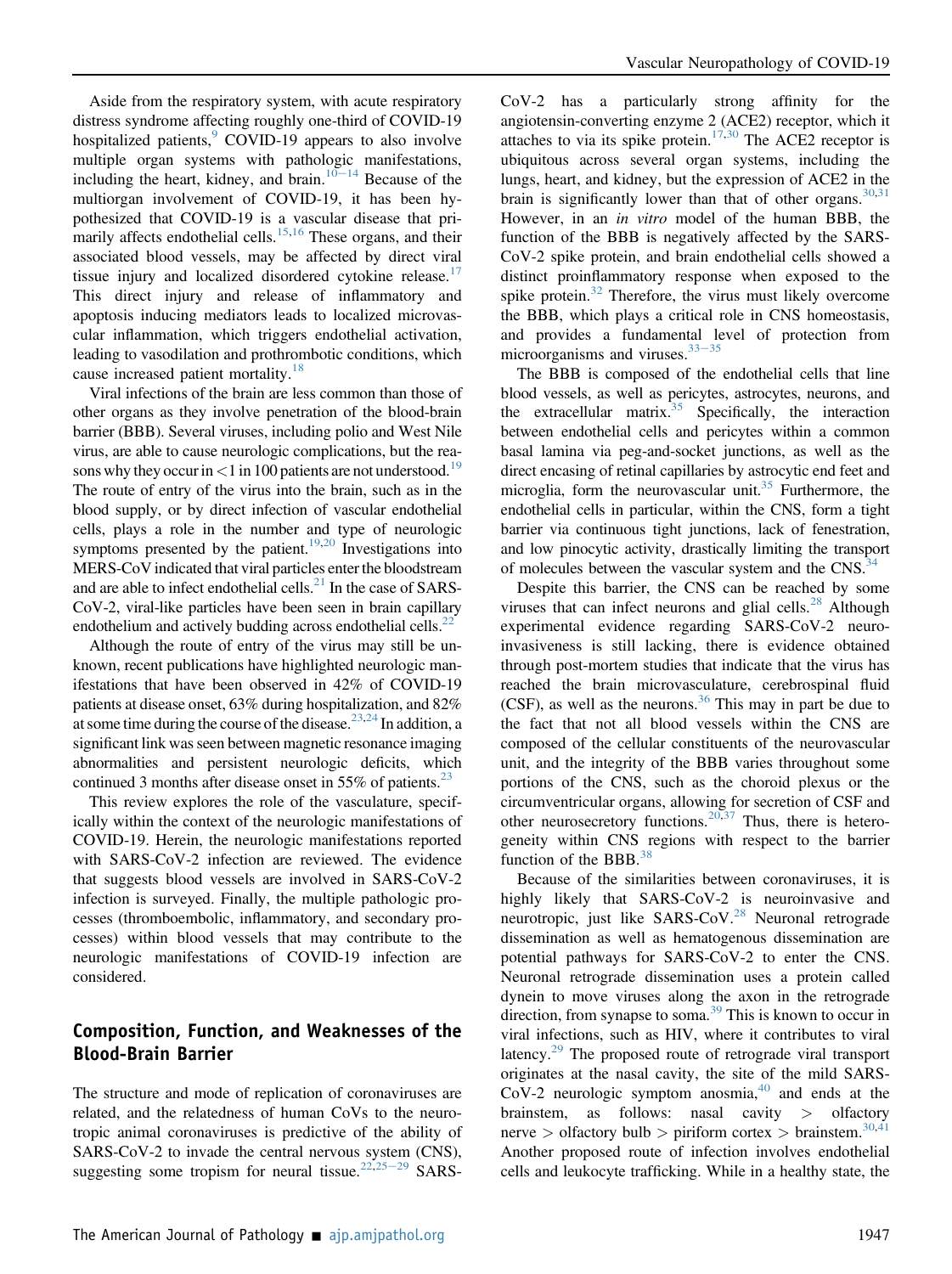CNS is devoid of leukocytes,  $42$  in an inflammatory setting, such as a viral infection, the infection can be established in the CNS by taking advantage of leukocyte trafficking.<sup>[43](#page-7-6)</sup> This process may involve direct infection of cerebral vascular endothelial cells due to leukocyte tethering, which allows immediate passage across the BBB into the  $CNS$ <sup>[20](#page-6-15)[,44](#page-7-7)</sup> In addition to leukocyte activation and the trafficking of infected leukocytes through the blood-brain, the blood-CSF barrier may also be utilized as a hematogenous dissemination route, whereby infected hematopoietic cells are used as Trojan horses to transport virus into the CNS via the blood supply.<sup>[20](#page-6-15)[,28](#page-6-27)[,43](#page-7-6)</sup> A systemic viral infection can also lead to inflammation-induced breakdown of the BBB, allowing viruses to slip through literal cracks between endothelial cells and into the  $CNS$ .<sup>[20](#page-6-15)[,28,](#page-6-27)[43](#page-7-6)</sup>

Although the activation, inflammation, and immune response of endothelial cells may be enough to compromise the BBB alone, the actions of the matrix metalloproteinase family of proteins may play a role in BBB integrity loss. Matrix metalloproteinase proteins are specifically relevant to BBB integrity, and up-regulation of SARS-CoV-2 spike protein has been shown to significantly up-regulate many of these key proteins. $32$  This highly specific, localized proinflammatory response may offer a route for SARS-CoV-2 to breach the BBB.<sup>[32](#page-6-23)</sup> The heterogeneity of barrier function within the CNS may additionally explain some of the variability of neurologic manifestations of COVID-19.

## Neurologic Manifestations of SARS-CoV-2 Infection

Patients with severe respiratory disease are reported to have multiple neurologic manifestations. In a case study of 509 consecutive patients admitted with confirmed COVID-19 in Chicago, IL, a significantly higher risk of neurologic complications was seen in patients with severe symptoms of COVID-19.[23](#page-6-18) Many of the coronaviruses discovered to date have similar structures and infection mechanisms as well as similar neuro-invasive potential. $28,45$  $28,45$  The neuroinvasiveness of SARS-CoV has been established previously, and because of the similarities between the two coronaviruses, a similar risk of neuro-invasiveness may be extrapolated to SARS-CoV-2.<sup>[22,](#page-6-17)[25](#page-6-20)-[30](#page-6-20)[,36,](#page-6-28)[45](#page-7-8)</sup>

The coronavirus family, including SARS-CoV-2, has been associated with seizures, status epilepticus, encephalitis, acute disseminated encephalomyelitis, Guillan-Barre syndrome, leukoencephalopathy, and critical illness neuromyopathy.[46,](#page-7-9)[47](#page-7-10) More recently (in 2003), SARS-CoV was detected in the cerebrospinal fluid of a patient with SARS.[48,](#page-7-11)[49](#page-7-12) Although coronaviruses, including SARS-CoV-2, have been isolated from brain tissue in autopsy specimens, the presence of neutralizing antibodies in patient serum and cerebrospinal fluid has also been detected.<sup>[22](#page-6-17)[,33](#page-6-24)[,50](#page-7-13)</sup>

Multiple neurologic manifestations, varying from nonspecific to specific symptoms, have been reported with  $SARS-CoV-2$  infection.<sup>[51](#page-7-14)</sup> Mild neurologic symptoms include headache, dizziness, hypogeusia, hyposmia, and neuralgia.[52,](#page-7-15)[53](#page-7-16) The underlying mechanisms of these neurologic effects are likely numerous, including direct viral transmission through the olfactory nerve, $40$  hypoxic brain injury, or immune mediated, via disruption of the blood-brain barrier.<sup>[32](#page-6-23)</sup>

The likely early symptoms of COVID-19 include a fever and headache, with approximately 11% of emergency departments presenting patients experiencing headache. $51$  As headaches are a common neurologic response to many daily concerns, including stress, tension, and dehydration,  $54$  the presentation of this symptom is widely variable and cannot be considered in isolation, although poor response to com-mon analgesics is common.<sup>[53](#page-7-16)</sup> Patients have reported headaches as pulsating, stabbing, or pressing, which normally indicates different headache types, such as migraine or tension. In the context of COVID-19, headache is likely to occur in conjunction with gastrointestinal symptoms.<sup>[53](#page-7-16)</sup> These dual symptoms of gastrointestinal tract involvement with headache are linked to the gut-brain axis, which is affected by significant cytokine release, common in COVID-19 patients, $17,18,55$  $17,18,55$  $17,18,55$  including tumor necrosis factora, ILs, and calcitonin gene-related peptide, a neuropeptide significantly linked to trigeminovascular activation, which leads to headache.<sup>[53](#page-7-16)</sup>

Further neurologic complications and cerebrovascular events include cerebrovascular accident, Guillian-Barre syndrome, acute transverse myelitis, and, although diffi-cult to detect, acute encephalitis.<sup>[14](#page-6-30)[,46](#page-7-9)</sup> Encephalitis, or inflammation of the brain, is known to occur after some viral infections, including varicella zoster and influenza A viruses.[56](#page-7-19) Coronaviruses have been detected in both the cerebrum and cerebrospinal fluid of individuals with seizures, encephalitis, and encephalomyelitis. The first case of encephalitis associated with SARS-CoV-2 infection was reported in May 2020 in a 24-year-old man, $57$  and since then, many more cases have been identified.<sup>[58](#page-7-21)</sup> The higher risk of neurologic complications in patients with severe symptoms is caused primarily by a higher frequency of encephalopa-thy, especially in older patients.<sup>[14](#page-6-30),[23](#page-6-18)</sup> Patients diagnosed with encephalitis have demonstrated signs of immune-mediated small-vessel damage, leading to altered integrity of the blood-brain barrier and brain edema.<sup>[59](#page-7-22)</sup>

Secondary CNS vasculitis is a rare condition characterized by inflammation of the blood vessels in the brain or spine caused by viral infection, leading to varied symptoms, including confusion and significant forgetfulness.<sup>[60](#page-7-23)</sup> Because of its rarity, few patients diagnosed with COVID-19 have exhibited symptoms and been included in case studies as confirmed vasculitis patients. The condition often presents as multiple ischemic small-vessel lesions and hyperdense blood areas, with scans showing injury to the intracranial microvasculature.<sup>[27,](#page-6-31)[60](#page-7-23)</sup> The pattern seen on the scans is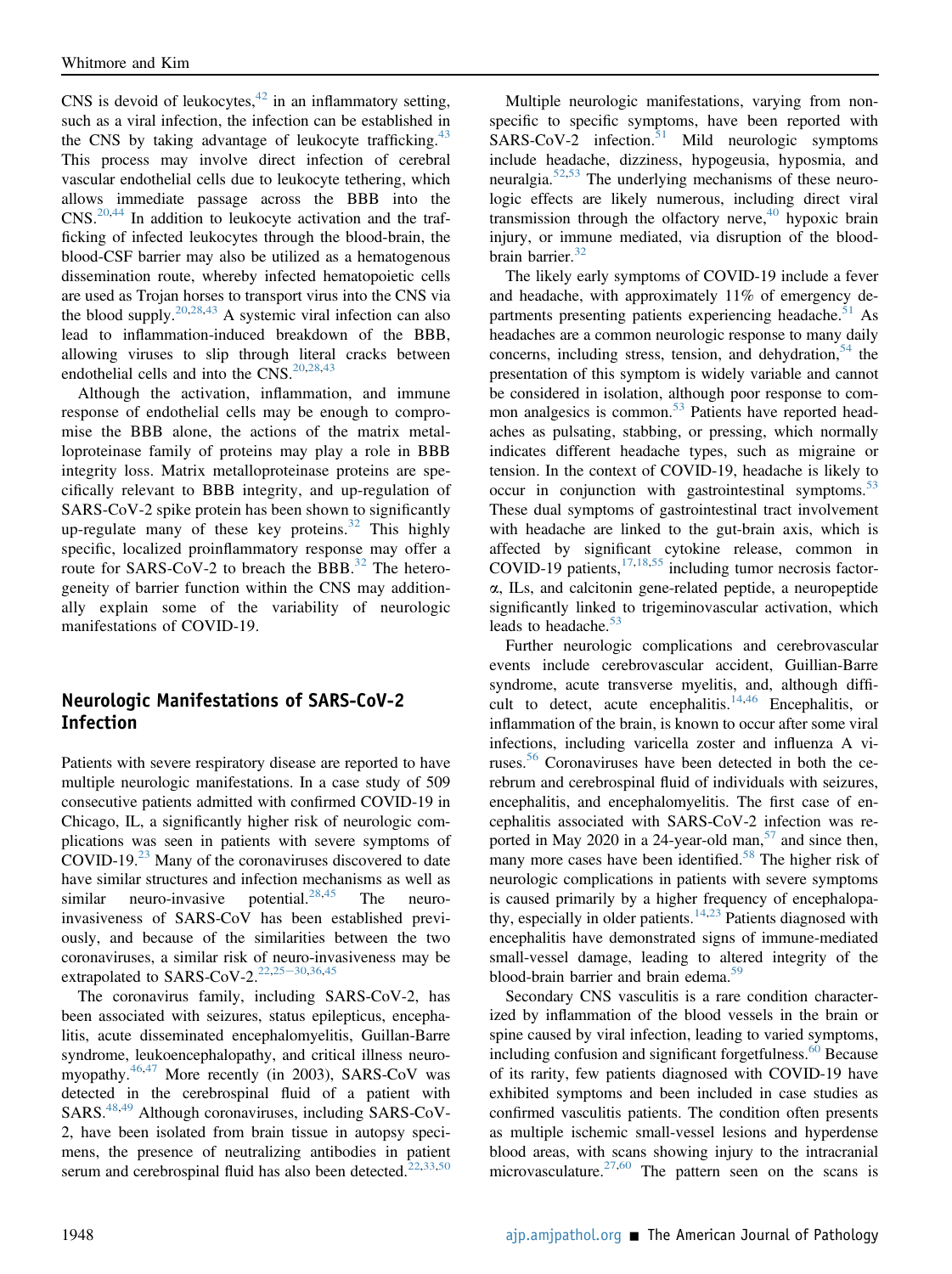characteristic of disease processes that progress from endoluminal, vessel wall (vasculitis), or perivascular (leu-koencephalopathy) cellular proliferation.<sup>[27](#page-6-31)</sup> Of the few case studies available, patients were treated with steroids and immunoglobulin (Ig), as well as IL inhibitors, with varied outcomes for the patients. $26,60,61$  $26,60,61$  $26,60,61$ 

An increased rate of ischemic stroke and intracerebral hemorrhage has been reported among COVID-19 pa-tients.<sup>[62](#page-7-25)[,63](#page-7-26)</sup> Cerebrovascular accident (alias stroke) is associated with COVID-19 diagnosis, across all age ranges, but is especially concerning in younger patients (aged  $\langle 50 \rangle$ years) without the expected risk factors.<sup>[12](#page-6-33)</sup> Viral infections cause strokes by increasing the risks for embolism.<sup>13,[64](#page-7-27)</sup> Hypercoagulopathy, resulting from viral effects on systemic and CNS coagulation pathways, has been a growing concern, and anticoagulant administration is associated with decreased mortality in COVID-19 patients. In a case study of 32 critically ill patients, 8 had severe CNS involvement. Three patients were imaged with vessel wall sequence magnetic resonance imaging and showed contrast enhancement, suggesting large-vessel pathologies with an inflammatory component; however CSF samples were negative for SARS-CoV-2.<sup>[11](#page-6-35)</sup> There have since been reports that PCR analysis of the CSF may be not reliable for the diagnosis because SARS-CoV-2 dissemination in the brain can be transient and its CSF titer may be extremely low.<sup>[65](#page-7-28)</sup> Across the published articles available by mid-2020, it was calculated that between 0.2% and 1% of those infected with COVID-19 develop ischemic strokes. $11$  This compares with annual rates of roughly 0.1% of the population in the United Kingdom and 0.2% of the population in the United States. Both the presentation and outcome are generally worse in stroke associated with a COVID-19 diagnosis compared with other strokes.<sup>[12](#page-6-33)</sup> Patients whose symptoms include severe pneumonia and multiorgan failure are more likely to additionally develop stroke, and the outcome for these patients is poor.  $66,67$  $66,67$  Reported cerebrovascular events are predominantly found in older patients; however, acute mental state alterations, although represented in all age groups, are considered to be disproportionately found in younger patients. $24,68$  $24,68$ 

Additional, long-term studies are required, but there is also speculation that COVID-19 infection may have longterm negative implications on the incidence of Alzheimer disease within the population.<sup>[69](#page-7-32)</sup> Disrupted cardiorespiratory function causes metabolic dysfunction that may increase risk for future Alzheimer disease and related dementia, whereas the extreme inflammatory response to the infection causes the release of ILs and tumor necrosis factor- $\alpha$ <sup>[70](#page-7-33)</sup> Proinflammatory cytokine expression promotes oxidative stress, which, if unchecked, degrades mitochondria, causes DNA mutations, and accelerates apoptosis. $^{71}$  $^{71}$  $^{71}$  This cell death may lead to neural dysfunction and an acceleration in neural decline over time. $70$ 

These data on the impact of the CNS insult to patients support the fact that the neurologic complications from

SARS-CoV-2 infection may have longer-lasting consequences, and in fact be more debilitating, than the initial respiratory symptoms of the disease. $26$ 

### Blood Vessels in SARS-CoV-2 Infection

As COVID-19 mainly presents as a respiratory disease, it is not surprising that post-mortem studies in patients with COVID-19 identified diffuse alveolar damage in patients with severe disease, indicating pulmonary epithelial cell involvement.<sup>[72](#page-7-35)</sup> However, several studies also describe severe endothelial damage and coagulopathic features in the pulmonary microvasculature ([Figure 1](#page-4-0)).<sup>[18](#page-6-13)[,72](#page-7-35)</sup> Human brain microvascular endothelial cells are known to be infected by several virus types, including HIV, polio, and SARS-CoV- $2.^{62,73-75}$  $2.^{62,73-75}$  $2.^{62,73-75}$  $2.^{62,73-75}$  $2.^{62,73-75}$  $2.^{62,73-75}$  Viral migration into the brain occurs in several ways, including tight junction modulation, $73$  receptor activation,  $75$  hematogenous dissemination,  $28,34$  $28,34$  and direct endothelial cell infection.<sup>[74](#page-8-1)</sup> Like many other viruses, the mechanisms underlying cerebral endothelial susceptibility and individual patient neurologic responses to SARS-CoV-2 are unknown.<sup>[19](#page-6-14)[,62](#page-7-25)</sup>

Endothelial cells in a healthy environment are able to prevent coagulation, inhibit inflammation, and control blood flow and the passage of proteins from blood into tissues by modulation of vascular permeability.<sup>[76](#page-8-2),[77](#page-8-3)</sup> Evidence based on COVID-19 risk factors, which include old age, obesity, hypertension, and diabetes mellitus, indicates a link between endothelial cells and COVID-19, as all of the above are characterized by pre-existing vascular dysfunction.<sup>[77](#page-8-3)</sup> As endothelial cells play a crucial role in maintaining hemostasis and vessel wall integrity, localized dysfunction of pulmonary microvascular cells is likely to be a key component in the thromboinflammatory processes that result in COVID-19 vasculopathy.<sup>[78](#page-8-4)</sup>

Evidence from autopsies indicates direct viral tissue injury and localized cytokine release induce microvascular inflammation, which triggers endothelial activation.<sup>[18](#page-6-13)</sup> This is seen in several organs, including the lungs<sup>[79](#page-8-5)</sup> and kid-neys.<sup>[10](#page-6-9)</sup> The lungs of COVID-19 autopsy patients have features of severe endothelial injury associated with intracellular SARS-CoV-2 virus and disrupted endothelial cell membranes.<sup>[72](#page-7-35)[,79](#page-8-5)</sup> The lungs have also been found to contain widespread vascular thrombosis with microangiopathy and occlusion of alveolar capillaries, $72$  whereas the kidneys show evidence of vasodilation and prothrombotic conditions,  $18$  as well as cell swelling and capillary occlusion.<sup>[10](#page-6-9)</sup>

There is also significant evidence of heart damage, seen in upwards of one-third of hospitalized COVID-19 patients.<sup>[80](#page-8-6)</sup> Comorbidities of severe COVID-19, which are linked to vascular endothelial damage, such as atherosclerosis, cause significant damage to the endothelial glycocalyx, whereas SARS-CoV-2 can induce cytokine release, also leading to systemic degradation of the vascular endothelial glycocalyx. $81$  This causes microvascular leakage and initiates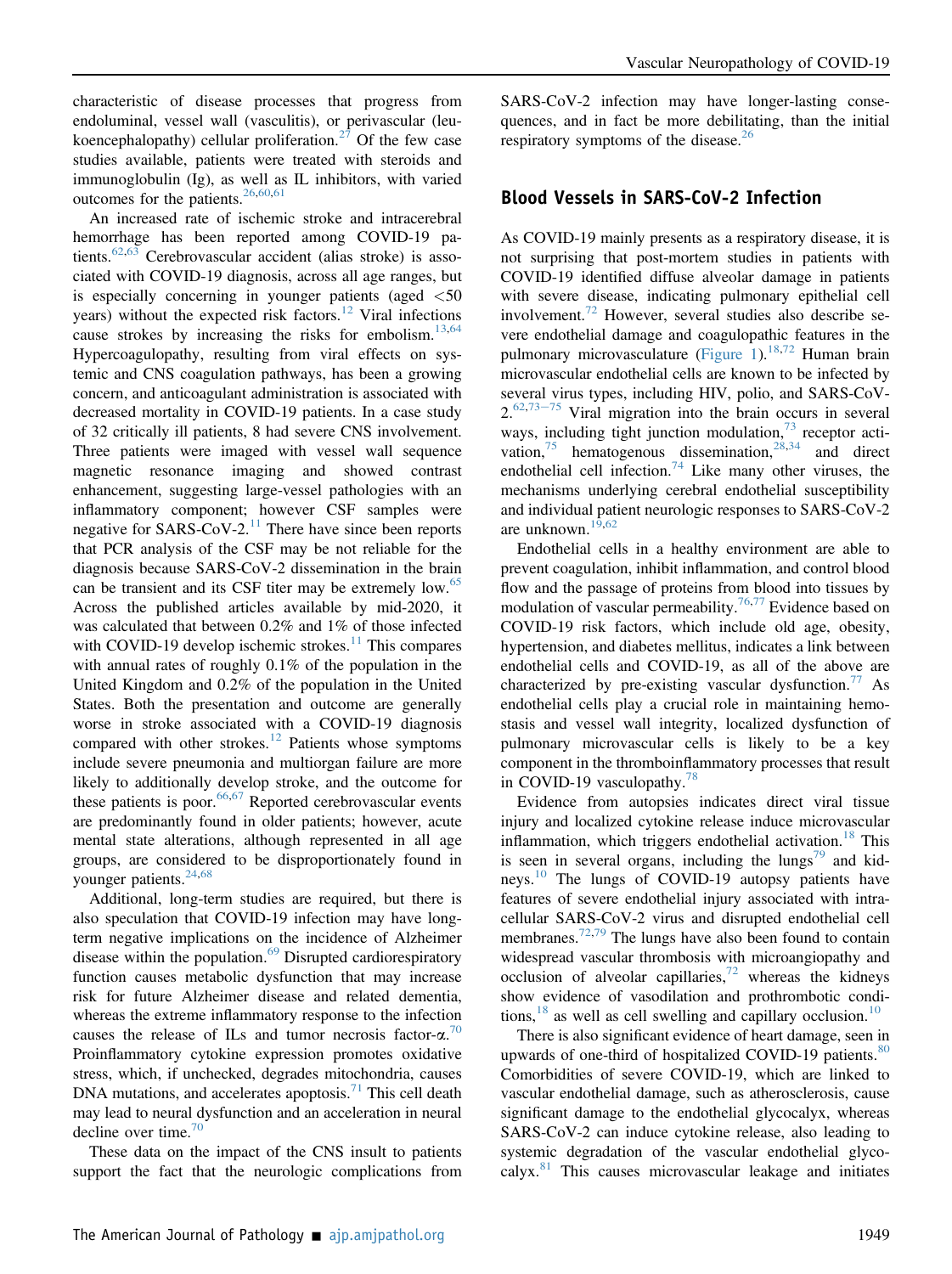<span id="page-4-0"></span>

Fiqure 1 Comparison of normal blood vessels versus potential disease states of blood vessels in severe acute respiratory syndrome coronavirus 2 (SARS-CoV-2) patients. The figure was generated with Biorender.com (BioRender, Toronto, ON, Canada).

changes in the coagulation cascade.<sup>[81](#page-8-7)[,82](#page-8-8)</sup> Microthrombosis of the small-vessel myocardial vasculature is a relatively common finding in COVID-19 patients and may persist even after viral clearance.<sup>[80](#page-8-6)</sup>

Further evidence of vascular cell involvement in coagulopathy, most obviously seen in thrombi formation in the lungs and in ischemic strokes, is also visible in the blood vessels of the skin. Rashes, described as livedoid and purpuric, are visible manifestations of a suspected underlying pulmonary thrombotic state in COVID-19 patients.<sup>[83](#page-8-9)</sup> These rashes have been noted to occur in patients already receiving therapeutic dose anticoagulation therapies to stave off suspected pulmonary embolism.<sup>83</sup> These symptoms are associated with occlusive vascular disease, $84$  especially as punch biopsies indicated pauci-inflammatory thrombogenic vasculopathy involving capillaries, venules, and/or arterioles in conjunction with significantly elevated D-dimer levels. In these cases, patients were not believed to be experiencing alternate conditions resulting in thrombi formation, including disseminated intravascular coagulation (DIC), because of their normal levels of fibrinogen.<sup>[83](#page-8-9)</sup>

Disruption of the endothelial cells is not an end point in itself, but rather a component of a thromboinflammatory feedback loop within small vessels, wherein disruption, cytokine release, and coagulation cascade activation lead to

a comparably hypoxic environment that exacerbates the aforementioned factors.[78](#page-8-4) Although, in the lungs, thrombotic complications are likely to relate, at least in part, to endothelial inflammation and injury, its in the cerebrovascular system is currently limited. $61$ 

## Mechanisms of Vascular Damage in SARS-CoV-2 Infection

Cytokine release syndrome, also described as cytokine storm, is of serious concern in COVID-19 patients as it has been linked to increased patient mortality.<sup>[8](#page-6-7)[,17](#page-6-12)[,18,](#page-6-13)[55](#page-7-18)</sup> Viral infection leads to the release of antiviral cytokines, such as interferon- $\alpha\beta$ .<sup>[8](#page-6-7)</sup> This leads to the release of proinflammatory cytokines, such as tumor necrosis factor- $\alpha$  and IL-6 and IL-1b, as well as chemokines, including vascular endothelial growth factor, monocyte chemoattractant protein-1, and CXCL10.[8,](#page-6-7)[17,](#page-6-12)[55](#page-7-18) Although the relative levels of these cytokines are well below those found in acute respiratory distress syndrome patients, $18$  they are far above normal and their presence in COVID-19 patients is now being used as biomarkers and predictors of future care.<sup>[23](#page-6-18),[85](#page-8-11)</sup> For example, IL-6 expression is significantly higher in fatal outcomes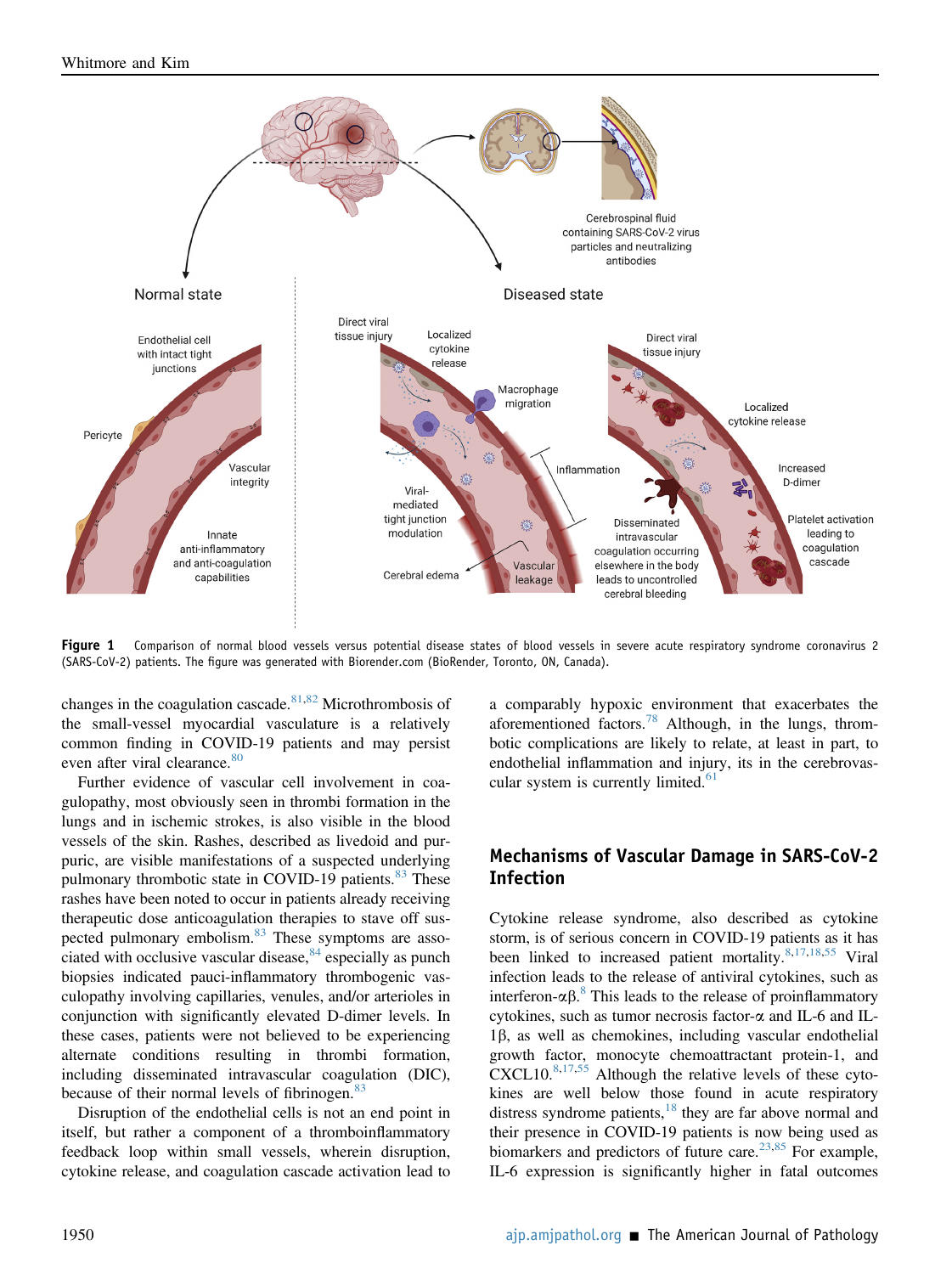compared with survivors and is also used an indicator of the need for mechanical ventilation.<sup>[85](#page-8-11)</sup>

The activated phenotype of endothelial cells, which is induced by inflammatory cytokines and chemokines, promotes adhesions and infiltration of neutrophils, which produce large amounts of histotoxic mediators, including neutrophil extracellular traps, which leads to endothelial cell injury. $17$  These activated endothelial cells initiate coagulation by expressing fibrinogen, among others, leading to platelet binding, fibrin production, and thrombus formation.<sup>[86](#page-8-12)</sup> The microvascular inflammation caused by release of inflammatory and apoptosis-inducing mediators, followed by endo-thelial activation, leads to increased patient mortality.<sup>[18](#page-6-13)</sup>

The main SARS-CoV-2 cellular receptor, ACE2, has regional variability within the human brain but is poorly expressed by human brain endothelial cells.<sup>[23](#page-6-18)[,62](#page-7-25)</sup> Upregulation of ACE2 in the brain is linked to oxidative stress, apoptosis, and neurodegeneration.<sup>[23](#page-6-18)</sup> ACE2 expression can be triggered in vitro in a flow-dependent manner, which indicates that cerebral vessels are susceptible to SARS-CoV-2 infection.<sup>[62](#page-7-25)</sup> However, the question remains as to whether the pathobiology and neuroinfectiveness of SARS-CoV-2 mean that damage occurs from direct effects of the virus on the CNS tissue, or whether damage occurs as a secondary insult, triggered by hypoxia, immune response cytokine release, or clotting cascades. $23$ 

Within the CNS, one proposed route of infection is direct infection of cerebral vascular endothelial cells due to leukocyte tethering and trafficking,<sup>[43](#page-7-6)</sup> which allows imme-diate passage across the BBB into the CNS.<sup>[20](#page-6-15)[,44](#page-7-7)</sup> Autopsied patients have SARS-CoV-2-infected frontal lobe microvascular endothelial cells and tissue damage, characterized by cell lysis and dysfunction, as well as evidence of localized cytokine release,  $18,77$  $18,77$  a probable cause of the prevalence of vessel inflammation seen in scans. $11$  Interestingly, although ACE2 receptor is required for SARS-CoV-2 to bind and gain access to the cell, this binding reduces ACE2 enzyme activity, activating the kallikrein-bradykinin pathway, and increasing vascular permeability.<sup>[77](#page-8-3)</sup> This increased permeability leads to the release of inflammatory cytokines such as ILs and tumor necrosis factor-a, whose downstream mediators promote fluid retention, leading to increased vascular leakage.<sup>[76,](#page-8-2)[77](#page-8-3)</sup> Likely cofactors remain a mystery, however, in our understanding of the association of SARS-CoV-2 infection with cerebrovascular events.

Although considered a mild symptom, headache caused by SARS-CoV-2 infection is attributed to a possible pathophysiological mechanism involving the peripheral trigeminal nerve endings. This occurs either by direct viral activation or through vasculopathy caused by increased circulating proinflammatory cytokines and hypoxia. $53,54$  $53,54$  With regard to the rare neurologic symptoms, including encephalitis and vasculitis, immunemediated small-vessel damage, leading to altered integrity of the blood-brain barrier, followed by brain edema, is the proposed mechanism.<sup>59</sup> In patients with vasculitis, this immunemediated small-vessel damage leads to ischemic lesions, as

well as hyperdense blood areas, due to intracranial microvasculature injury. $27,60$  $27,60$  Immune-related COVID-19 pathology in pediatric populations was recently described in the United States and in Europe. These children developed a Kawasaki-like syndrome, believed to be associated with COVID-19.[87](#page-8-13) Kawasaki disease is characterized by a high fever and systemic vasculitis and may result in neurologic complications. $30$ 

In patients diagnosed with COVID-19, both ischemic and hemorrhagic strokes are possible, although hemorrhagic strokes are less likely. $66,88$  $66,88$  The rate of patients experiencing ischemic stroke is significantly elevated over the normal population.<sup>[46](#page-7-9)</sup> Hypotheses as to the mechanism of action for both ischemic and hemorrhagic stroke onset include disseminated intravascular coagulation (alias consumption coagulopathy)<sup>89</sup> as well as significantly increased levels of D-dimer.<sup>2[,18](#page-6-13)</sup> Rates of COVID-19 complicated by disseminated intravascular coagulation have been reported as 0.6% for survivors and 71.4% for nonsurvivors.<sup>[89](#page-8-15)</sup> Although most patients experience ischemic stroke, some patients experience secondary hemorrhagic transformations of ischemic strokes. $88,90,91$  $88,90,91$  $88,90,91$  This transition is indicative of serious malfunctions in both the clotting cascade, possibly due to disseminated intravascular coagulation, as well as lack of integrity of the vessel walls caused by endothelial damage.  $88,91$  $88,91$  $88,91$  This immune-driven endothelial damage is likely a large contributor to the increased risk of ischemic and hemorrhagic stroke seen in COVID-19 patients. $66$  In addition, hypercoagulability and vasculitis due to intracranial cytokine storm, leading to macrothrombi and microthrombi formation in the vessels, are also proposed as mechanisms. $11,13,92$  $11,13,92$  $11,13,92$ 

### Conclusion

The large number of studies relating to COVID-19 (an early January 2021 PubMed search returned >85,000 COVID-19 hits) indicate the urgency in the scientific community to determine the factors causing increased patient mortality. Although improving patient survival rates is of the utmost importance, the impact of the endothelium-linked CNS insult to COVID-19 patients cannot be overstated. Research articles discussing long COVID and post-COVID-19 neurological syndrome have been recently published. $93,94$  $93,94$  As the pandemic is still ongoing, it is too early to describe the future clinical needs of these patients. However, current evidence indicates that the long-term neurologic complications from SARS-CoV-2 infection may be more debilitating than the initial respiratory symptoms of the disease. $26,69,70,93$  $26,69,70,93$  $26,69,70,93$  $26,69,70,93$ 

#### Acknowledgments

We thank Michel Plantevin and Andrew Firger for supporting publication. H.A.B.W. thanks the Consular Information Unit and the Nonimmigrant Visa Unit at the US Embassy in London, UK, for assistance in obtaining a National Interest Exemption Waiver to allow her return to the United States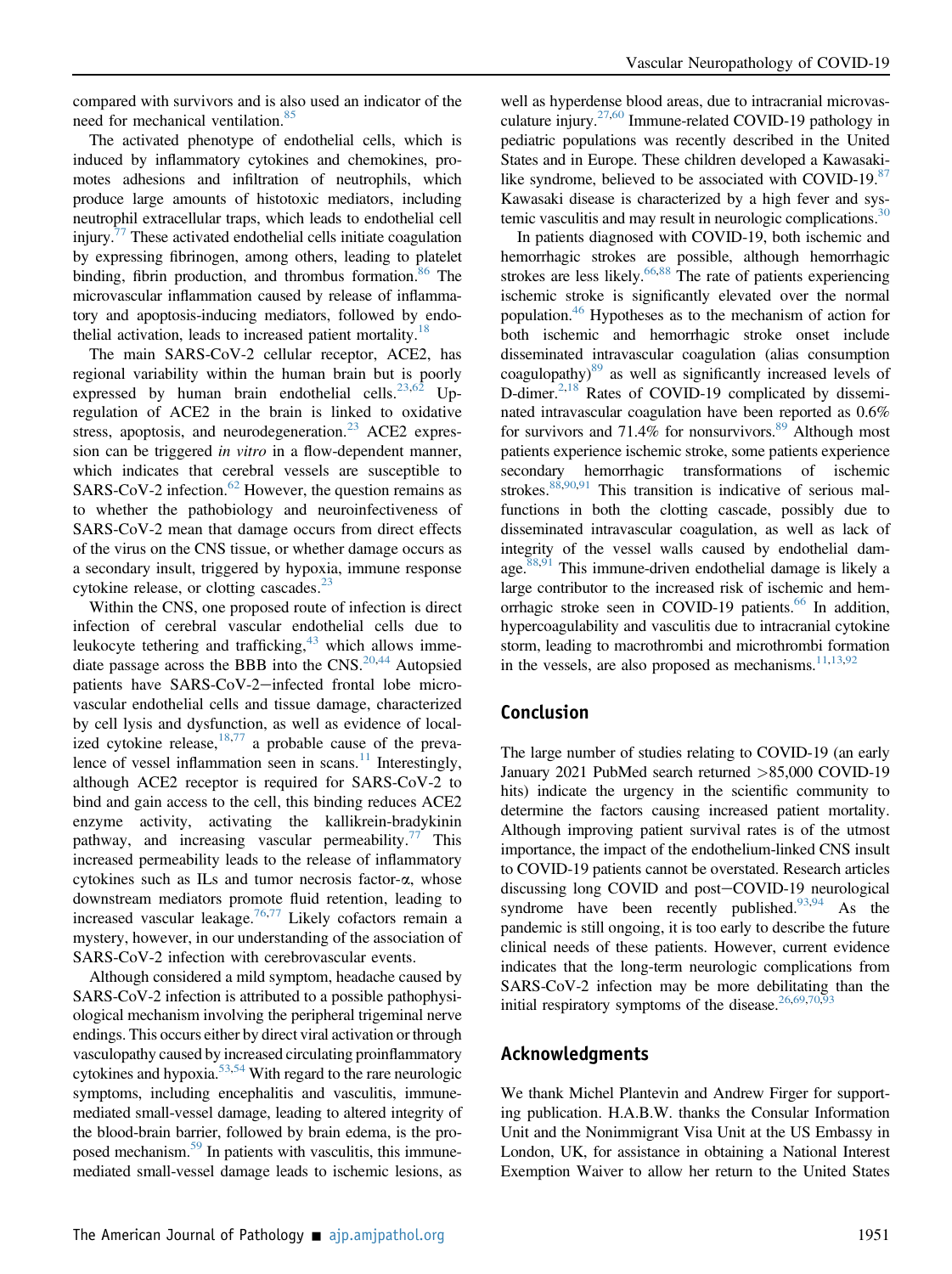during the COVID-19 pandemic to work on this project. L.A.K. thanks Dr. Nahyoung Grace Lee for support.

#### References

- <span id="page-6-0"></span>1. [Wu Z, McGoogan JM: Characteristics of and important lessons from](http://refhub.elsevier.com/S0002-9440(21)00260-1/sref1) [the coronavirus disease 2019 \(COVID-19\) outbreak in China: sum](http://refhub.elsevier.com/S0002-9440(21)00260-1/sref1)[mary of a report of 72 314 cases from the Chinese Center for Disease](http://refhub.elsevier.com/S0002-9440(21)00260-1/sref1) [Control and Prevention. JAMA 2020, 323:1239](http://refhub.elsevier.com/S0002-9440(21)00260-1/sref1)-[1242](http://refhub.elsevier.com/S0002-9440(21)00260-1/sref1)
- <span id="page-6-1"></span>2. [Leisman DE, Deutschman CS, Legrand M: Facing COVID-19 in the](http://refhub.elsevier.com/S0002-9440(21)00260-1/sref2) [ICU: vascular dysfunction, thrombosis, and dysregulated in](http://refhub.elsevier.com/S0002-9440(21)00260-1/sref2)flammation. Intensive Care Med 2020,  $46:1105-1108$  $46:1105-1108$
- <span id="page-6-2"></span>3. [Huang C, Wang Y, Li X, Ren L, Zhao J, Hu Y, Zhang L, Fan G,](http://refhub.elsevier.com/S0002-9440(21)00260-1/sref3) [Xu J, Gu X, Cheng Z, Yu T, Xia J, Wei Y, Wu W, Xie X, Yin W,](http://refhub.elsevier.com/S0002-9440(21)00260-1/sref3) [Li H, Liu M, Xiao Y, Gao H, Guo L, Xie J, Wang G, Jiang R, Gao Z,](http://refhub.elsevier.com/S0002-9440(21)00260-1/sref3) [Jin Q, Wang J, Cao B: Clinical features of patients infected with 2019](http://refhub.elsevier.com/S0002-9440(21)00260-1/sref3) [novel coronavirus in Wuhan, China. Lancet 2020, 395:30183](http://refhub.elsevier.com/S0002-9440(21)00260-1/sref3)-[30185](http://refhub.elsevier.com/S0002-9440(21)00260-1/sref3)
- <span id="page-6-3"></span>4. [Al-Sharif E, Strianese D, AlMadhi NH, D](http://refhub.elsevier.com/S0002-9440(21)00260-1/sref4)'Aponte A, dell'Omo R, [DiBenedetto R, Costagliola C: Ocular tropism of coronavirus \(CoVs\): a](http://refhub.elsevier.com/S0002-9440(21)00260-1/sref4) [comparison of the interaction between the animal-to-human transmitted](http://refhub.elsevier.com/S0002-9440(21)00260-1/sref4) [coronaviruses \(SARS-CoV-1, SARS-CoV-2, MERS-CoV, CoV-229E,](http://refhub.elsevier.com/S0002-9440(21)00260-1/sref4) [NL63, OC43, HKU1\) and the eye. Int Ophthalmol 2021, 41:349](http://refhub.elsevier.com/S0002-9440(21)00260-1/sref4)-[362](http://refhub.elsevier.com/S0002-9440(21)00260-1/sref4)
- <span id="page-6-4"></span>5. [Yin Y, Wunderink RG: MERS, SARS and other coronaviruses as](http://refhub.elsevier.com/S0002-9440(21)00260-1/sref5) causes of pneumonia. Respirology  $2018$ ,  $23:130-137$  $23:130-137$
- <span id="page-6-5"></span>6. [Wu A, Peng Y, Huang B, Ding X, Wang X, Niu P, Meng J, Zhu Z,](http://refhub.elsevier.com/S0002-9440(21)00260-1/sref6) [Zhang Z, Wang J, Sheng J, Quan L, Xia Z, Tan W, Cheng G, Jiang T:](http://refhub.elsevier.com/S0002-9440(21)00260-1/sref6) [Genome composition and divergence of the novel coronavirus \(2019](http://refhub.elsevier.com/S0002-9440(21)00260-1/sref6) [nCoV\) originating in China. Cell Host Microbe 2020, 27:325](http://refhub.elsevier.com/S0002-9440(21)00260-1/sref6)-[328](http://refhub.elsevier.com/S0002-9440(21)00260-1/sref6)
- <span id="page-6-6"></span>7. [De Wit E, Van Doremalen N, Falzarano D, Munster VJ: SARS and](http://refhub.elsevier.com/S0002-9440(21)00260-1/sref7) [MERS: recent insights into emerging coronaviruses. Nat Rev](http://refhub.elsevier.com/S0002-9440(21)00260-1/sref7) [Microbiol 2016, 14:523](http://refhub.elsevier.com/S0002-9440(21)00260-1/sref7)-[534](http://refhub.elsevier.com/S0002-9440(21)00260-1/sref7)
- <span id="page-6-7"></span>8. [Channappanavar R, Perlman S: Pathogenic human coronavirus in](http://refhub.elsevier.com/S0002-9440(21)00260-1/sref8)[fections: causes and consequences of cytokine storm and immuno](http://refhub.elsevier.com/S0002-9440(21)00260-1/sref8)[pathology. Semin Immunopathol 2017, 39:529](http://refhub.elsevier.com/S0002-9440(21)00260-1/sref8)-[539](http://refhub.elsevier.com/S0002-9440(21)00260-1/sref8)
- <span id="page-6-8"></span>9. [Tzotzos SJ, Fischer B, Fischer H, Zeitlinger M: Incidence of ARDS](http://refhub.elsevier.com/S0002-9440(21)00260-1/sref9) [and outcomes in hospitalized patients with COVID-19: a global](http://refhub.elsevier.com/S0002-9440(21)00260-1/sref9) [literature survey. Crit Care 2020, 24:516](http://refhub.elsevier.com/S0002-9440(21)00260-1/sref9)
- <span id="page-6-9"></span>10. [Su H, Yang M, Wan C, Yi L-X, Tang F, Zhu H-Y, Yi F, Yang H-C,](http://refhub.elsevier.com/S0002-9440(21)00260-1/sref10) [Fogo AB, Nie X, Zhang C: Renal histopathological analysis of 26](http://refhub.elsevier.com/S0002-9440(21)00260-1/sref10) postmortem fi[ndings of patients with COVID-19 in China - Kidney](http://refhub.elsevier.com/S0002-9440(21)00260-1/sref10) [International. Kidney Int 2020, 98:219](http://refhub.elsevier.com/S0002-9440(21)00260-1/sref10)-[227](http://refhub.elsevier.com/S0002-9440(21)00260-1/sref10)
- <span id="page-6-35"></span>11. [Keller E, Brandi G, Winklhofer S, Imbach LL, Kirschenbaum D,](http://refhub.elsevier.com/S0002-9440(21)00260-1/sref11) [Frontzek K, Steiger P, Dietler S, Haeberlin M, Willms J, Porta F,](http://refhub.elsevier.com/S0002-9440(21)00260-1/sref11) [Waeckerlin A, Huber M, Abela IA, Lutterotti A, Stippich C,](http://refhub.elsevier.com/S0002-9440(21)00260-1/sref11) [Globas C, Varga Z, Jelcic I: Large and small cerebral vessel](http://refhub.elsevier.com/S0002-9440(21)00260-1/sref11) [involvement in severe COVID-19. Stroke 2020, 51:3719](http://refhub.elsevier.com/S0002-9440(21)00260-1/sref11)-[3722](http://refhub.elsevier.com/S0002-9440(21)00260-1/sref11)
- <span id="page-6-33"></span>12. [Altable M, De La Serna JM: Cerebrovascular disease in COVID-19:](http://refhub.elsevier.com/S0002-9440(21)00260-1/sref12) [is there a higher risk of stroke? Brain Behav Immun Health 2020, 6:](http://refhub.elsevier.com/S0002-9440(21)00260-1/sref12) [100092](http://refhub.elsevier.com/S0002-9440(21)00260-1/sref12)
- <span id="page-6-34"></span>13. [Avula A, Nalleballe K, Narula N, Sapozhnikov S, Dandu V, Toom S,](http://refhub.elsevier.com/S0002-9440(21)00260-1/sref13) [Glaser A, Elsayegh D: COVID-19 presenting as stroke. Brain Behav](http://refhub.elsevier.com/S0002-9440(21)00260-1/sref13) [Immun 2020, 87:115](http://refhub.elsevier.com/S0002-9440(21)00260-1/sref13)-[119](http://refhub.elsevier.com/S0002-9440(21)00260-1/sref13)
- <span id="page-6-30"></span>14. [Haider A, Siddiqa A, Ali N, Dhallu M: COVID-19 and the brain:](http://refhub.elsevier.com/S0002-9440(21)00260-1/sref14) [acute encephalitis as a clinical manifestation. Cureus 2020, 12:e10784](http://refhub.elsevier.com/S0002-9440(21)00260-1/sref14)
- <span id="page-6-10"></span>15. [Libby P, Lüscher T: COVID-19 is, in the end, an endothelial disease.](http://refhub.elsevier.com/S0002-9440(21)00260-1/sref15) [Eur Heart J 2020, 41:3038](http://refhub.elsevier.com/S0002-9440(21)00260-1/sref15)-[3044](http://refhub.elsevier.com/S0002-9440(21)00260-1/sref15)
- <span id="page-6-11"></span>16. [Siddiqi HK, Libby P, Ridker PM: COVID-19 - a vascular disease.](http://refhub.elsevier.com/S0002-9440(21)00260-1/sref16) Trends Cardiovasc Med 2021,  $31:1-5$  $31:1-5$
- <span id="page-6-12"></span>17. [Moore JB, June CH: Cytokine release syndrome in severe COVID-](http://refhub.elsevier.com/S0002-9440(21)00260-1/sref17)[19. Science 2020, 368:473](http://refhub.elsevier.com/S0002-9440(21)00260-1/sref17)-[474](http://refhub.elsevier.com/S0002-9440(21)00260-1/sref17)
- <span id="page-6-13"></span>18. [Leisman DE, Ronner L, Pinotti R, Taylor MD, Sinha P, Calfee CS,](http://refhub.elsevier.com/S0002-9440(21)00260-1/sref18) [Hirayama AV, Mastroiani F, Turtle CJ, OHarhay M, Legrand M,](http://refhub.elsevier.com/S0002-9440(21)00260-1/sref18) [Deutschmann CS: Cytokine elevation in severe and critical COVID-19:](http://refhub.elsevier.com/S0002-9440(21)00260-1/sref18) [a rapid systematic review, meta-analysis, and comparison with other](http://refhub.elsevier.com/S0002-9440(21)00260-1/sref18) infl[ammatory syndromes. Lancet Respir Med 2020, 8:1233](http://refhub.elsevier.com/S0002-9440(21)00260-1/sref18)-[1244](http://refhub.elsevier.com/S0002-9440(21)00260-1/sref18)
- <span id="page-6-14"></span>19. [van den Pol AN: Viral infection leading to brain dysfunction: more](http://refhub.elsevier.com/S0002-9440(21)00260-1/sref19) prevalent than appreciated? Neuron [20](http://refhub.elsevier.com/S0002-9440(21)00260-1/sref19)09,  $64:17-20$
- <span id="page-6-15"></span>20. [Swanson PAI, McGavern DB: Viral diseases of the central nervous](http://refhub.elsevier.com/S0002-9440(21)00260-1/sref20) [system. Curr Opin Virol 2015, 11:44](http://refhub.elsevier.com/S0002-9440(21)00260-1/sref20)-[54](http://refhub.elsevier.com/S0002-9440(21)00260-1/sref20)
- <span id="page-6-16"></span>21. [Hocke AC, Becher A, Knepper J, Peter A, Holland G, Tönnies M,](http://refhub.elsevier.com/S0002-9440(21)00260-1/sref21) [Bauer TT, Schneider P, Neudecker J, Muth D, Wendtner CM,](http://refhub.elsevier.com/S0002-9440(21)00260-1/sref21) [Rückert JC, Drosten C, Gruber AD, Laue M, Suttorp N, Hippenstiel S,](http://refhub.elsevier.com/S0002-9440(21)00260-1/sref21) [Wolff T: Emerging human Middle East respiratory syndrome corona](http://refhub.elsevier.com/S0002-9440(21)00260-1/sref21)[virus causes widespread infection and alveolar damage in human lungs.](http://refhub.elsevier.com/S0002-9440(21)00260-1/sref21) [Am J Respir Crit Care Med 2013, 188:882](http://refhub.elsevier.com/S0002-9440(21)00260-1/sref21)-[886](http://refhub.elsevier.com/S0002-9440(21)00260-1/sref21)
- <span id="page-6-17"></span>22. Paniz-Mondolfi [A, Bryce C, Grimes Z, Gordon RE, Reidy J,](http://refhub.elsevier.com/S0002-9440(21)00260-1/sref22) [Lednicky J, Sordillo EM, Fowkes M: Central nervous system](http://refhub.elsevier.com/S0002-9440(21)00260-1/sref22) [involvement by severe acute respiratory syndrome coronavirus-2](http://refhub.elsevier.com/S0002-9440(21)00260-1/sref22) [\(SARS-CoV-2\). J Med Virol 2020, 92:699](http://refhub.elsevier.com/S0002-9440(21)00260-1/sref22)-[702](http://refhub.elsevier.com/S0002-9440(21)00260-1/sref22)
- <span id="page-6-18"></span>23. [DeKosky ST, Kochanek PM, Valadka AB, Clark R, Chou SH,](http://refhub.elsevier.com/S0002-9440(21)00260-1/sref23) [Au AK, Horvat C, Jha RM, Mannix R, Wisniewski SR,](http://refhub.elsevier.com/S0002-9440(21)00260-1/sref23) [Wintermark M, Rowell SE, Welch RD, Lewis L, House S, Tanzi RE,](http://refhub.elsevier.com/S0002-9440(21)00260-1/sref23) [Smith DR, Vittor AY, Denslow ND, Davis MD, Glushakova OY,](http://refhub.elsevier.com/S0002-9440(21)00260-1/sref23) [Hayes RL: Blood biomarkers for detection of brain injury in COVID-](http://refhub.elsevier.com/S0002-9440(21)00260-1/sref23)[19 patients. J Neurotrauma 2020, 38:1](http://refhub.elsevier.com/S0002-9440(21)00260-1/sref23)-[43](http://refhub.elsevier.com/S0002-9440(21)00260-1/sref23)
- <span id="page-6-19"></span>24. [Liotta EM, Batra A, Clark JR, Shlobin NA, Hoffman SC, Orban ZS,](http://refhub.elsevier.com/S0002-9440(21)00260-1/sref24) [Koranic IJ: Frequent neurologic manifestations and encephalopathy](http://refhub.elsevier.com/S0002-9440(21)00260-1/sref24)[associated morbidity in Covid-19 patients. Ann Clin Transl Neurol](http://refhub.elsevier.com/S0002-9440(21)00260-1/sref24)  $2020, 7:2221 - 2230$  $2020, 7:2221 - 2230$  $2020, 7:2221 - 2230$
- <span id="page-6-20"></span>25. [Reddy ST, Garg T, Shah C, Nascimento FA, Imran R, Kan P,](http://refhub.elsevier.com/S0002-9440(21)00260-1/sref25) [Bowry R, Gonzales N, Barreto A, Kumar A, Volpi J, Misra V,](http://refhub.elsevier.com/S0002-9440(21)00260-1/sref25) [Chiu D, Gadhia R, Savitz SI: Cerebrovascular disease in patients with](http://refhub.elsevier.com/S0002-9440(21)00260-1/sref25) [COVID-19: a review of the literature and case series. Case Rep](http://refhub.elsevier.com/S0002-9440(21)00260-1/sref25) [Neurol 2020, 12:199](http://refhub.elsevier.com/S0002-9440(21)00260-1/sref25)-[209](http://refhub.elsevier.com/S0002-9440(21)00260-1/sref25)
- <span id="page-6-32"></span>26. [Ghoush MSA, ElBashari M, Alzaabi A, Aboelnaga M: COVID-19](http://refhub.elsevier.com/S0002-9440(21)00260-1/sref26) [vasculitis: a case report with complicated course. Am J Med Case Rep](http://refhub.elsevier.com/S0002-9440(21)00260-1/sref26)  $2020, 8:428 - 430$  $2020, 8:428 - 430$  $2020, 8:428 - 430$
- <span id="page-6-31"></span>27. Hanafi [R, Roger P-A, Perin B, Kuchcinski G, Deleval N, Dallery F,](http://refhub.elsevier.com/S0002-9440(21)00260-1/sref27) [Michel D, Hacein-Bey L, Pruvo J-P, Outteryck O, Constans J-M:](http://refhub.elsevier.com/S0002-9440(21)00260-1/sref27) [COVID-19 neurologic complication with CNS vasculitis-like pattern.](http://refhub.elsevier.com/S0002-9440(21)00260-1/sref27) [Am J Neuroradiol 2020, 41:1384](http://refhub.elsevier.com/S0002-9440(21)00260-1/sref27)-[1387](http://refhub.elsevier.com/S0002-9440(21)00260-1/sref27)
- <span id="page-6-27"></span>28. [Desforges M, Le Coupanec A, Brison E, Meessen-Pinard M,](http://refhub.elsevier.com/S0002-9440(21)00260-1/sref28) [Talbot PJ: Neuroinvasive and neurotropic human respiratory coro](http://refhub.elsevier.com/S0002-9440(21)00260-1/sref28)[naviruses: potential neurovirulent agents in humans. Adv Exp Med](http://refhub.elsevier.com/S0002-9440(21)00260-1/sref28) [Biol 2014, 807:75](http://refhub.elsevier.com/S0002-9440(21)00260-1/sref28)-[96](http://refhub.elsevier.com/S0002-9440(21)00260-1/sref28)
- <span id="page-6-29"></span>29. [Antinone SE, Smith GA: Retrograde axon transport of herpes simplex](http://refhub.elsevier.com/S0002-9440(21)00260-1/sref29) [virus and Pseudorabies virus: a live-cell comparative analysis. J Virol](http://refhub.elsevier.com/S0002-9440(21)00260-1/sref29) [2010, 84:1504](http://refhub.elsevier.com/S0002-9440(21)00260-1/sref29)-[1512](http://refhub.elsevier.com/S0002-9440(21)00260-1/sref29)
- <span id="page-6-21"></span>30. [Bougakov D, Podell K, Goldberg E: Multiple neuroinvasive path](http://refhub.elsevier.com/S0002-9440(21)00260-1/sref30)[ways in COVID-19. Mol Neurobiol 2021, 58:564](http://refhub.elsevier.com/S0002-9440(21)00260-1/sref30)-[575](http://refhub.elsevier.com/S0002-9440(21)00260-1/sref30)
- <span id="page-6-22"></span>31. Lukiw WJ, Pogue A, Hill JM: SARS-CoV-2 infectivity and neurological targets in the brain. Cell Mol Neurobiol 2020, [Epub ahead of print] doi:[10.1007/s10571-020-00947-7](https://link.springer.com/article/10.1007%2Fs10571-020-00947-7)
- <span id="page-6-23"></span>32. [Buzhdygan TP, DeOre BJ, Baldwin-Leclair A, Bullock TA,](http://refhub.elsevier.com/S0002-9440(21)00260-1/sref32) [McGary HA, Khan JA, Razmpour R, Hale JF, Galie PA, Potula R,](http://refhub.elsevier.com/S0002-9440(21)00260-1/sref32) [Andrews AM, Ramirez SH: The SARS-CoV-2 spike protein alters](http://refhub.elsevier.com/S0002-9440(21)00260-1/sref32) [barrier function in 2D static and 3D micro](http://refhub.elsevier.com/S0002-9440(21)00260-1/sref32)fluidic in-vitro models of [the human blood](http://refhub.elsevier.com/S0002-9440(21)00260-1/sref32)-[brain barrier. Neurobiol Dis 2020, 146:105131](http://refhub.elsevier.com/S0002-9440(21)00260-1/sref32)
- <span id="page-6-24"></span>33. [Alexopoulos H, Magira E, Bitzogli K, Kafasi N,](http://refhub.elsevier.com/S0002-9440(21)00260-1/sref33) [Vlachoyiannopoulos P, Tzioufas A, Kotanidou A, Dalakas MC:](http://refhub.elsevier.com/S0002-9440(21)00260-1/sref33) [Anti-SARS-CoV-2 antibodies in the CSF, blood-brain barrier](http://refhub.elsevier.com/S0002-9440(21)00260-1/sref33) [dysfunction, and neurological outcome: studies in 8 stuporous and](http://refhub.elsevier.com/S0002-9440(21)00260-1/sref33) [comatose patients. Neurol Neuroimmunol Neuroin](http://refhub.elsevier.com/S0002-9440(21)00260-1/sref33)flam 2020, 7:e893
- <span id="page-6-26"></span>34. [Engelhardt B, Liebner S: Novel insights into the development and](http://refhub.elsevier.com/S0002-9440(21)00260-1/sref34) [maintenance of the blood-brain barrier. Cell Tissue Res 2014, 355:](http://refhub.elsevier.com/S0002-9440(21)00260-1/sref34) [687](http://refhub.elsevier.com/S0002-9440(21)00260-1/sref34)-[699](http://refhub.elsevier.com/S0002-9440(21)00260-1/sref34)
- <span id="page-6-25"></span>35. [Liebner S, Dijkhuizen RM, Reiss Y, Plate KH, Agalliu D,](http://refhub.elsevier.com/S0002-9440(21)00260-1/sref35) [Constantin G: Functional morphology of the blood-brain barrier in](http://refhub.elsevier.com/S0002-9440(21)00260-1/sref35) health and disease. Acta Neuropathol  $2018$ ,  $135:311-336$  $135:311-336$
- <span id="page-6-28"></span>36. [Baig AM, Sanders EC: Potential neuroinvasive pathways of SARS-CoV-](http://refhub.elsevier.com/S0002-9440(21)00260-1/sref36)[2: deciphering the spectrum of neurological de](http://refhub.elsevier.com/S0002-9440(21)00260-1/sref36)ficit seen in coronavirus [disease-2019 \(COVID-19\). J Med Virol 2020, 92:1845](http://refhub.elsevier.com/S0002-9440(21)00260-1/sref36)-[1857](http://refhub.elsevier.com/S0002-9440(21)00260-1/sref36)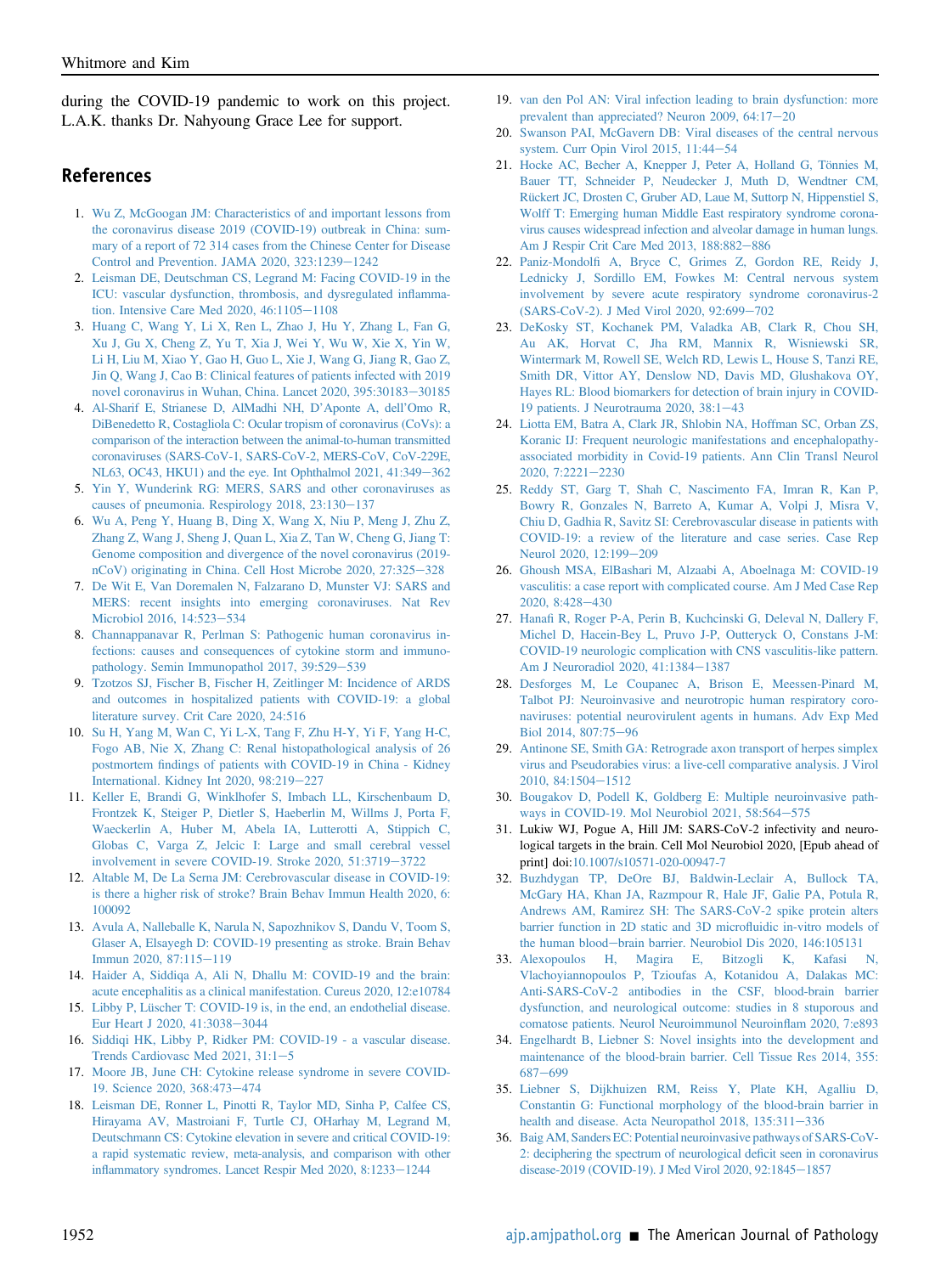- <span id="page-7-0"></span>37. [Sisó S, Jeffrey M, González L: Sensory circumventricular organs in](http://refhub.elsevier.com/S0002-9440(21)00260-1/sref37) [health and disease. Acta Neuropathol 2010, 120:689](http://refhub.elsevier.com/S0002-9440(21)00260-1/sref37)-[705](http://refhub.elsevier.com/S0002-9440(21)00260-1/sref37)
- <span id="page-7-1"></span>38. [Wilhelm I, Nyúl-Tóth Á, Suciu M, Hermenean A, Krizbai IA: Het](http://refhub.elsevier.com/S0002-9440(21)00260-1/sref38)[erogeneity of the blood-brain barrier. Tissue Barriers 2016, 4:](http://refhub.elsevier.com/S0002-9440(21)00260-1/sref38) [e1143544](http://refhub.elsevier.com/S0002-9440(21)00260-1/sref38)
- <span id="page-7-2"></span>39. [Keyhanian K, Umeton RP, Mohit B, Davoudi V, Hajighasemi F,](http://refhub.elsevier.com/S0002-9440(21)00260-1/sref39) [Ghasemi M: SARS-CoV-2 and nervous system: from pathogenesis to](http://refhub.elsevier.com/S0002-9440(21)00260-1/sref39) [clinical manifestation. J Neuroimmunol 2021, 350:e577436](http://refhub.elsevier.com/S0002-9440(21)00260-1/sref39)
- <span id="page-7-3"></span>40. [Meinhardt J, Radke J, Dittmayer C, Franz J, Thomas C, Mothes R,](http://refhub.elsevier.com/S0002-9440(21)00260-1/sref40) [et al: Olfactory transmucosal SARS-CoV-2 invasion as a port of](http://refhub.elsevier.com/S0002-9440(21)00260-1/sref40) [central nervous system entry in individuals with COVID-19. Nat](http://refhub.elsevier.com/S0002-9440(21)00260-1/sref40) [Neurosci 2021, 24:168](http://refhub.elsevier.com/S0002-9440(21)00260-1/sref40)-[175](http://refhub.elsevier.com/S0002-9440(21)00260-1/sref40)
- <span id="page-7-4"></span>41. [De Santis G: SARS-CoV-2: a new virus but a familiar in](http://refhub.elsevier.com/S0002-9440(21)00260-1/sref41)flammation [brain pattern. Brain Behav Immun 2020, 87:95](http://refhub.elsevier.com/S0002-9440(21)00260-1/sref41)-[96](http://refhub.elsevier.com/S0002-9440(21)00260-1/sref41)
- <span id="page-7-5"></span>42. [Zwijnenburg PJ, van der Poll T, Roord JJ, van Furth AM: Chemo](http://refhub.elsevier.com/S0002-9440(21)00260-1/sref42)tactic factors in cerebrospinal fl[uid during bacterial meningitis. Infect](http://refhub.elsevier.com/S0002-9440(21)00260-1/sref42) [Immun 2006, 74:1445](http://refhub.elsevier.com/S0002-9440(21)00260-1/sref42)-[1451](http://refhub.elsevier.com/S0002-9440(21)00260-1/sref42)
- <span id="page-7-6"></span>43. [Drevets DA, Leenen PJ: Leukocyte-facilitated entry of intracellular](http://refhub.elsevier.com/S0002-9440(21)00260-1/sref43) [pathogens into the central nervous system. Microbes Infect 2000, 2:](http://refhub.elsevier.com/S0002-9440(21)00260-1/sref43) [1609](http://refhub.elsevier.com/S0002-9440(21)00260-1/sref43)-[1618](http://refhub.elsevier.com/S0002-9440(21)00260-1/sref43)
- <span id="page-7-7"></span>44. [Pober JS: Endothelial activation: intracellular signaling pathways.](http://refhub.elsevier.com/S0002-9440(21)00260-1/sref44) [Arthritis Res 2002, 4\(Suppl 3\):S109](http://refhub.elsevier.com/S0002-9440(21)00260-1/sref44)-[S116](http://refhub.elsevier.com/S0002-9440(21)00260-1/sref44)
- <span id="page-7-8"></span>45. [Li YC, Bai WZ, Hashikawa T: The neuroinvasive potential of SARS-](http://refhub.elsevier.com/S0002-9440(21)00260-1/sref45)[CoV2 may play a role in the respiratory failure of COVID-19 pa](http://refhub.elsevier.com/S0002-9440(21)00260-1/sref45)[tients. J Med Virol 2020, 92:552](http://refhub.elsevier.com/S0002-9440(21)00260-1/sref45)-[555](http://refhub.elsevier.com/S0002-9440(21)00260-1/sref45)
- <span id="page-7-9"></span>46. [Zhao H, Shen D, Zhou H, Liu J, Chen S: Guillain-Barré syndrome](http://refhub.elsevier.com/S0002-9440(21)00260-1/sref46) [associated with SARS-CoV-2 infection: causality or coincidence?](http://refhub.elsevier.com/S0002-9440(21)00260-1/sref46) [Lancet Neurol 2020, 19:383](http://refhub.elsevier.com/S0002-9440(21)00260-1/sref46)-[384](http://refhub.elsevier.com/S0002-9440(21)00260-1/sref46)
- <span id="page-7-10"></span>47. [Yu S, Yu M: Severe acute respiratory syndrome coronavirus 2](http://refhub.elsevier.com/S0002-9440(21)00260-1/sref47) [induced neurological complication. Front Cell Dev Biol 2020, 8:](http://refhub.elsevier.com/S0002-9440(21)00260-1/sref47) [e605972](http://refhub.elsevier.com/S0002-9440(21)00260-1/sref47)
- <span id="page-7-11"></span>48. [Hung EC, Chim SS, Chan PK, Tong YK, Ng EK, Chiu RW,](http://refhub.elsevier.com/S0002-9440(21)00260-1/sref48) [Leung CB, Sung JJ, Tam JS, Lo YM: Detection of SARS coronavirus](http://refhub.elsevier.com/S0002-9440(21)00260-1/sref48) RNA in the cerebrospinal fl[uid of a patient with severe acute respi](http://refhub.elsevier.com/S0002-9440(21)00260-1/sref48)[ratory syndrome. Clin Chem 2003, 49:2108](http://refhub.elsevier.com/S0002-9440(21)00260-1/sref48)-[2109](http://refhub.elsevier.com/S0002-9440(21)00260-1/sref48)
- <span id="page-7-12"></span>49. [Lau KK, Yu WC, Chu CM, Lau ST, Sheng B, Yuen KY: Possible](http://refhub.elsevier.com/S0002-9440(21)00260-1/sref49) [central nervous system infection by SARS coronavirus. Emerg Infect](http://refhub.elsevier.com/S0002-9440(21)00260-1/sref49) [Dis 2004, 10:342](http://refhub.elsevier.com/S0002-9440(21)00260-1/sref49)-[344](http://refhub.elsevier.com/S0002-9440(21)00260-1/sref49)
- <span id="page-7-13"></span>50. [Burks JS, DeVald BL, Jankovsky LD, Gerdes JC: Two coronaviruses](http://refhub.elsevier.com/S0002-9440(21)00260-1/sref50) [isolated from central nervous system tissue of two multiple sclerosis](http://refhub.elsevier.com/S0002-9440(21)00260-1/sref50) [patients. Science 1980, 209:933](http://refhub.elsevier.com/S0002-9440(21)00260-1/sref50)-[934](http://refhub.elsevier.com/S0002-9440(21)00260-1/sref50)
- <span id="page-7-14"></span>51. [Pinzon RT, Wijaya VO, Buana RB, Al Jody A, Nunsio PN:](http://refhub.elsevier.com/S0002-9440(21)00260-1/sref51) [Neurologic characteristics in coronavirus disease 2019 \(COVID-](http://refhub.elsevier.com/S0002-9440(21)00260-1/sref51)[19\): a systematic review and meta-analysis. Front Neurol 2020, 11:](http://refhub.elsevier.com/S0002-9440(21)00260-1/sref51) [e565](http://refhub.elsevier.com/S0002-9440(21)00260-1/sref51)
- <span id="page-7-15"></span>52. [Lechien JR, Chiesa-Estomba CM, De Siati DR, Horoi M, Le Bon SD,](http://refhub.elsevier.com/S0002-9440(21)00260-1/sref52) [Rodriguez A, Dequanter D, Blecic S, El A](http://refhub.elsevier.com/S0002-9440(21)00260-1/sref52)fia F, Distinguin L, [Chekkoury-Idrissi Y, Hans S, Delgado IL, Calvo-Henriquez C,](http://refhub.elsevier.com/S0002-9440(21)00260-1/sref52) [Lavigne P, Falanga C, Barillari MR, Cammaroto G, Khalife M,](http://refhub.elsevier.com/S0002-9440(21)00260-1/sref52) [Leich P, Souchay C, Rossi C, Journe F, Hsieh J, Edjlali M, Carlier R,](http://refhub.elsevier.com/S0002-9440(21)00260-1/sref52) [Ris L, Lovato A, De Filippis C, Coppee F, Fakhry N, Ayad T,](http://refhub.elsevier.com/S0002-9440(21)00260-1/sref52) [Saussez S: Olfactory and gustatory dysfunctions as a clinical pre](http://refhub.elsevier.com/S0002-9440(21)00260-1/sref52)[sentation of mild-to-moderate forms of the coronavirus disease](http://refhub.elsevier.com/S0002-9440(21)00260-1/sref52) [\(COVID-19\): a multicenter European study. Eur Arch Otorhinolar](http://refhub.elsevier.com/S0002-9440(21)00260-1/sref52)[yngol 2020, 277:2251](http://refhub.elsevier.com/S0002-9440(21)00260-1/sref52)-[2261](http://refhub.elsevier.com/S0002-9440(21)00260-1/sref52)
- <span id="page-7-16"></span>53. [Uygun Ö, Erta](http://refhub.elsevier.com/S0002-9440(21)00260-1/sref53)s¸ [M, Ekizo](http://refhub.elsevier.com/S0002-9440(21)00260-1/sref53)g[lu E, Bolay H, Özge A, Orhan EK,](http://refhub.elsevier.com/S0002-9440(21)00260-1/sref53) [Çagatay AA, Baykan B: Headache characteristics in COVID-19](http://refhub.elsevier.com/S0002-9440(21)00260-1/sref53) pandemic-a survey study. J Headache Pain  $2020$ ,  $21:1-10$  $21:1-10$
- <span id="page-7-17"></span>54. [Bolay H, Gül A, Baykan B: COVID-19 is a real headache! Headache](http://refhub.elsevier.com/S0002-9440(21)00260-1/sref54) [2020, 60:1415](http://refhub.elsevier.com/S0002-9440(21)00260-1/sref54)-[1421](http://refhub.elsevier.com/S0002-9440(21)00260-1/sref54)
- <span id="page-7-18"></span>55. [Hojyo S, Uchida M, Tanaka K, Hasebe R, Tanaka Y, Murakami M,](http://refhub.elsevier.com/S0002-9440(21)00260-1/sref55) [Hirano T: How COVID-19 induces cytokine storm with high mor](http://refhub.elsevier.com/S0002-9440(21)00260-1/sref55)tality. Infl[amm Regen 2020, 40:e30](http://refhub.elsevier.com/S0002-9440(21)00260-1/sref55)
- <span id="page-7-19"></span>56. [Kennedy PGE: Viral encephalitis: causes, differential diagnosis, and](http://refhub.elsevier.com/S0002-9440(21)00260-1/sref56) [management. J Neurol Neurosurg Psychiatry 2004, 75:10](http://refhub.elsevier.com/S0002-9440(21)00260-1/sref56)-[15](http://refhub.elsevier.com/S0002-9440(21)00260-1/sref56)
- <span id="page-7-20"></span>57. [Moriguchi T, Harii N, Goto J, Harada D, Sugawara H, Takamino J,](http://refhub.elsevier.com/S0002-9440(21)00260-1/sref57) [Ueno M, Sakata H, Kondo K, Myose N, Nakao A, Takeda M,](http://refhub.elsevier.com/S0002-9440(21)00260-1/sref57)

[Haro H, Inoue O, Suzuki-Inoue K, Kubokawa K, Ogihara S,](http://refhub.elsevier.com/S0002-9440(21)00260-1/sref57) [Sasaki T, Kinouchi H, Kojin H, Ito M, Onishi H, Shimizu T,](http://refhub.elsevier.com/S0002-9440(21)00260-1/sref57) [Sasaki Y, Enomoto N, Ishihara H, Furuya S, Yamamoto T,](http://refhub.elsevier.com/S0002-9440(21)00260-1/sref57) Shimada S: A fi[rst case of meningitis/encephalitis associated with](http://refhub.elsevier.com/S0002-9440(21)00260-1/sref57) [SARS-coronavirus-2. Int J Infect Dis 2020, 94:55](http://refhub.elsevier.com/S0002-9440(21)00260-1/sref57)-[58](http://refhub.elsevier.com/S0002-9440(21)00260-1/sref57)

- <span id="page-7-21"></span>58. [Mondal R, Ganguly U, Deb S, Shome G, Pramanik S,](http://refhub.elsevier.com/S0002-9440(21)00260-1/sref58) [Bandyopadhyay D, Lahiri D: Meningoencephalitis associated with](http://refhub.elsevier.com/S0002-9440(21)00260-1/sref58) COVID-19: a systematic review. J Neurovirol  $2021$ ,  $27:12-25$  $27:12-25$
- <span id="page-7-22"></span>59. [Conte G, Avignone S, Carbonara M, Meneri M, Ortolano F,](http://refhub.elsevier.com/S0002-9440(21)00260-1/sref59) [Cinnante C, Triulzi F: COVID-19](http://refhub.elsevier.com/S0002-9440(21)00260-1/sref59)-[associated PRES](http://refhub.elsevier.com/S0002-9440(21)00260-1/sref59)-[like encepha](http://refhub.elsevier.com/S0002-9440(21)00260-1/sref59)[lopathy with perivascular gadolinium enhancement. Am J Neuro](http://refhub.elsevier.com/S0002-9440(21)00260-1/sref59)[radiol 2020, 41:2206](http://refhub.elsevier.com/S0002-9440(21)00260-1/sref59)-[2208](http://refhub.elsevier.com/S0002-9440(21)00260-1/sref59)
- <span id="page-7-23"></span>60. [Vaschetto R, Cena T, Sainaghi PP, Meneghetti G, Bazzano S,](http://refhub.elsevier.com/S0002-9440(21)00260-1/sref60) [Vecchio D, Pirisi M, Brustia D, Barini M, Cammarota G, Castello L,](http://refhub.elsevier.com/S0002-9440(21)00260-1/sref60) [Della Corte F: Cerebral nervous system vasculitis in a Covid-19](http://refhub.elsevier.com/S0002-9440(21)00260-1/sref60) [patient with pneumonia. J Clin Neurosci 2020, 79:71](http://refhub.elsevier.com/S0002-9440(21)00260-1/sref60)-[73](http://refhub.elsevier.com/S0002-9440(21)00260-1/sref60)
- <span id="page-7-24"></span>61. [Dixon L, Coughlan C, Karunaratne K, Gorgoraptis N, Varley J,](http://refhub.elsevier.com/S0002-9440(21)00260-1/sref61) [Husselbee J, Mallon D, Caroll R, Jones B, Boynton C, Pritchard J,](http://refhub.elsevier.com/S0002-9440(21)00260-1/sref61) [Youngstein T, Mason J, Gabriel C: Immunosuppression for intra](http://refhub.elsevier.com/S0002-9440(21)00260-1/sref61)[cranial vasculitis associated with SARS-CoV-2: therapeutic implica](http://refhub.elsevier.com/S0002-9440(21)00260-1/sref61)[tions for COVID-19 cerebrovascular pathology. J Neurol Neurosurg](http://refhub.elsevier.com/S0002-9440(21)00260-1/sref61) [Psychiatry 2021, 92:103](http://refhub.elsevier.com/S0002-9440(21)00260-1/sref61)-[104](http://refhub.elsevier.com/S0002-9440(21)00260-1/sref61)
- <span id="page-7-25"></span>62. [Kaneko N, Satta S, Komuro Y, Muthukrishnan SD, Kakarla V,](http://refhub.elsevier.com/S0002-9440(21)00260-1/sref62) [Guo L, An J, Elahi F, Kornblum HI, Liebeskind DS, Hsiai T,](http://refhub.elsevier.com/S0002-9440(21)00260-1/sref62) [Hinman JD: Flow-mediated susceptibility and molecular response of](http://refhub.elsevier.com/S0002-9440(21)00260-1/sref62) [cerebral endothelia to SARS-CoV-2 infection. Stroke 2021, 52:](http://refhub.elsevier.com/S0002-9440(21)00260-1/sref62)  $260 - 270$  $260 - 270$  $260 - 270$
- <span id="page-7-26"></span>63. [Helms J, Kremer S, Merdji H, Clere-Jehl R, Schenck M,](http://refhub.elsevier.com/S0002-9440(21)00260-1/sref63) [Kummerlen C, Collange O, Boulay C, Fa](http://refhub.elsevier.com/S0002-9440(21)00260-1/sref63)fi-Kremer S, Ohana M, [Anheim M, Meziani F: Neurologic features in severe SARS-CoV-2](http://refhub.elsevier.com/S0002-9440(21)00260-1/sref63) [infection. N Engl J Med 2020, 382:2268](http://refhub.elsevier.com/S0002-9440(21)00260-1/sref63)-[2270](http://refhub.elsevier.com/S0002-9440(21)00260-1/sref63)
- <span id="page-7-27"></span>64. [Grau AJ, Buggle F, Becher H, Zimmermann E, Spiel M, Fent T,](http://refhub.elsevier.com/S0002-9440(21)00260-1/sref64) [Maiwald M, Werle E, Zorn M, Hengel H, Hacke W: Recent bacterial](http://refhub.elsevier.com/S0002-9440(21)00260-1/sref64) [and viral infection is a risk factor for cerebrovascular ischemia.](http://refhub.elsevier.com/S0002-9440(21)00260-1/sref64) [Neurology 1998, 50:196](http://refhub.elsevier.com/S0002-9440(21)00260-1/sref64)-[203](http://refhub.elsevier.com/S0002-9440(21)00260-1/sref64)
- <span id="page-7-28"></span>65. [Ye M, Ren Y, Lv T: Encephalitis as a clinical manifestation of](http://refhub.elsevier.com/S0002-9440(21)00260-1/sref65) [COVID-19. Brain Behav Immun 2020, 88:945](http://refhub.elsevier.com/S0002-9440(21)00260-1/sref65)-[946](http://refhub.elsevier.com/S0002-9440(21)00260-1/sref65)
- <span id="page-7-29"></span>66. [Morassi M, Bagatto D, Cobelli M, D](http://refhub.elsevier.com/S0002-9440(21)00260-1/sref66)'Agostini S, Gigli GL, Bnà C, [Vogrig A: Stroke in patients with SARS-CoV-2 infection: case series.](http://refhub.elsevier.com/S0002-9440(21)00260-1/sref66) [J Neurol 2020, 267:2185](http://refhub.elsevier.com/S0002-9440(21)00260-1/sref66)-[2192](http://refhub.elsevier.com/S0002-9440(21)00260-1/sref66)
- <span id="page-7-30"></span>67. [Abou-Ismail MY, Diamond A, Kapoor S, Arafah Y, Nayak L: The](http://refhub.elsevier.com/S0002-9440(21)00260-1/sref67) [hypercoagulable state in COVID-19: incidence, pathophysiology, and](http://refhub.elsevier.com/S0002-9440(21)00260-1/sref67) management. Thromb Res 2020,  $194:101-115$  $194:101-115$
- <span id="page-7-31"></span>68. [Varatharaj A, Thomas N, Ellul MA, Davies N, Pollak TA,](http://refhub.elsevier.com/S0002-9440(21)00260-1/sref68) [Tenorio EL, Sultan M, Easton A, Breen G, Zandi M, Coles JP,](http://refhub.elsevier.com/S0002-9440(21)00260-1/sref68) [Manji H, Al-Shahi Salman R, Menon DK, Nicholson TR,](http://refhub.elsevier.com/S0002-9440(21)00260-1/sref68) [Benjamin LA, Carson A, Smith C, Turner MR, Solomon T,](http://refhub.elsevier.com/S0002-9440(21)00260-1/sref68) [Kneen R, Pett SL, Galea I, Thomas RH, Michael BD: Neuro](http://refhub.elsevier.com/S0002-9440(21)00260-1/sref68)[logical and neuropsychiatric complications of COVID-19 in 153](http://refhub.elsevier.com/S0002-9440(21)00260-1/sref68) [patients: a UK-wide surveillance study. Lancet Psychiatry 2020, 7:](http://refhub.elsevier.com/S0002-9440(21)00260-1/sref68) [875](http://refhub.elsevier.com/S0002-9440(21)00260-1/sref68)-[882](http://refhub.elsevier.com/S0002-9440(21)00260-1/sref68)
- <span id="page-7-32"></span>69. [de Erausquin GA, Snyder H, Carrillo M, Hosseini AA, Brugha TS,](http://refhub.elsevier.com/S0002-9440(21)00260-1/sref69) [Seshadri Sl: The chronic neuropsychiatric sequelae of COVID-19: the](http://refhub.elsevier.com/S0002-9440(21)00260-1/sref69) [need for a prospective study of viral impact on brain functioning.](http://refhub.elsevier.com/S0002-9440(21)00260-1/sref69) [Alzheimer Demen 2021, 17:1056](http://refhub.elsevier.com/S0002-9440(21)00260-1/sref69)-[1065](http://refhub.elsevier.com/S0002-9440(21)00260-1/sref69)
- <span id="page-7-33"></span>70. [Daugherty AM, Chopra T, Korzeniewski SJ, Levy P: COVID-19 as a](http://refhub.elsevier.com/S0002-9440(21)00260-1/sref70) risk factor for Alzheimer'[s disease and related dementia: a perspective](http://refhub.elsevier.com/S0002-9440(21)00260-1/sref70) [from Detroit, MI. Psychiatry Res 2020, 294:e113557](http://refhub.elsevier.com/S0002-9440(21)00260-1/sref70)
- <span id="page-7-34"></span>71. [Raz N, Daugherty AM: Pathways to brain aging and their modi](http://refhub.elsevier.com/S0002-9440(21)00260-1/sref71)fiers: [Free-Radical-Induced Energetic and Neural Decline in Senescence](http://refhub.elsevier.com/S0002-9440(21)00260-1/sref71) (FRIENDS) model - a mini-review. Gerontology  $2018$ ,  $64:49-57$  $64:49-57$
- <span id="page-7-35"></span>72. [Ackermann M, Verleden SE, Kuehnel M, Haverich A, Welte T,](http://refhub.elsevier.com/S0002-9440(21)00260-1/sref72) [Laenger F, Vanstapel A,Werlein C, Stark H, Tzankov A, LiWW, Li VW,](http://refhub.elsevier.com/S0002-9440(21)00260-1/sref72) [Mentzer SJ, Jonigk D: Pulmonary vascular endothelialitis, thrombosis,](http://refhub.elsevier.com/S0002-9440(21)00260-1/sref72) and angiogenesis in Covid-19. N Engl J Med  $2020$ ,  $383:120-128$  $383:120-128$
- <span id="page-7-36"></span>73. [Verma S, Lo Y, Chapagain M, Lum S, Kumar M, Gurjav U, Luo H,](http://refhub.elsevier.com/S0002-9440(21)00260-1/sref73) [Nakatsuka A, Nerurkar VR: West Nile virus infection modulates](http://refhub.elsevier.com/S0002-9440(21)00260-1/sref73)